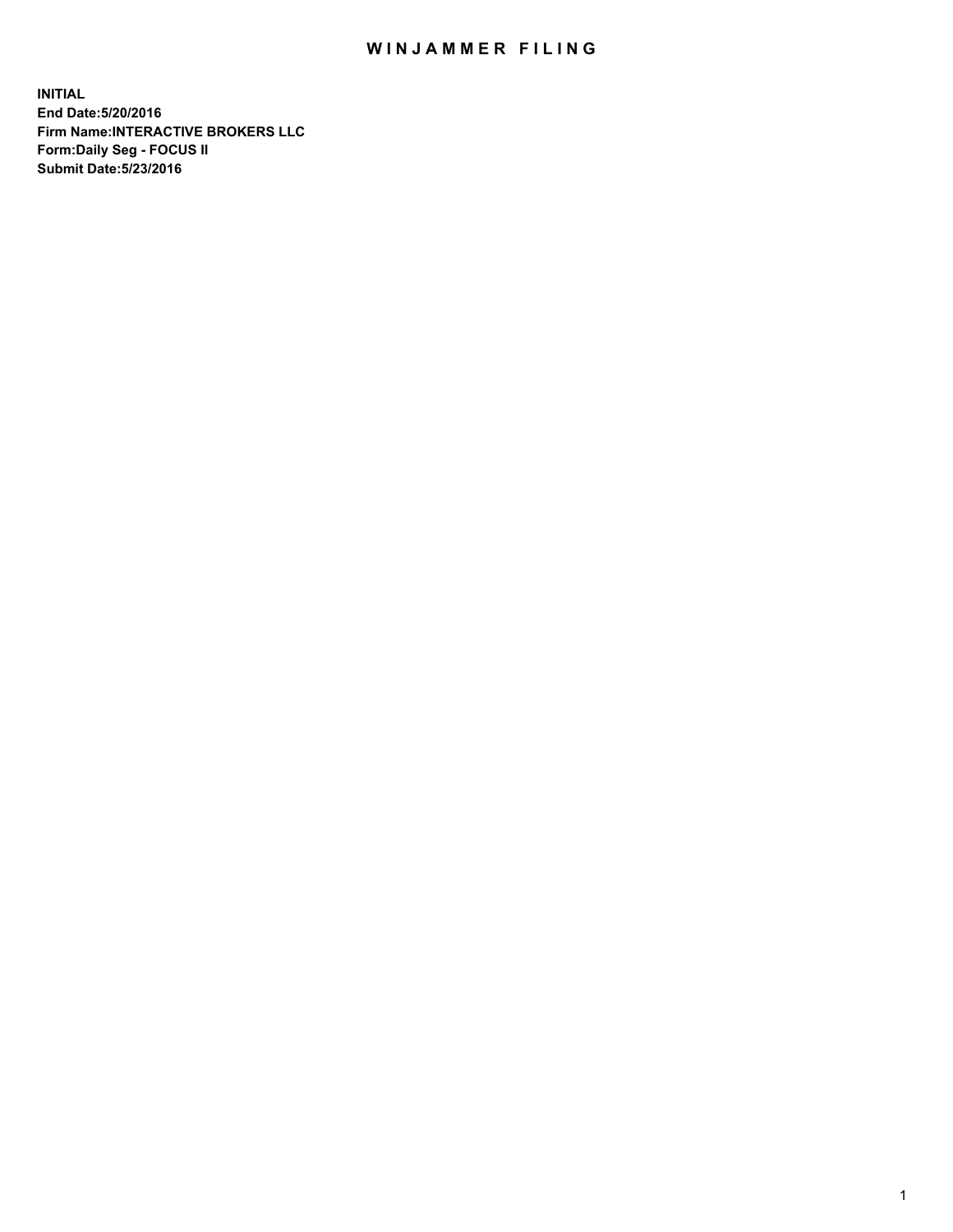## **INITIAL End Date:5/20/2016 Firm Name:INTERACTIVE BROKERS LLC Form:Daily Seg - FOCUS II Submit Date:5/23/2016 Daily Segregation - Cover Page**

| Name of Company<br><b>Contact Name</b><br><b>Contact Phone Number</b><br><b>Contact Email Address</b>                                                                                                                                                                                                                          | <b>INTERACTIVE BROKERS LLC</b><br><b>Alex Parker</b><br>203-618-7738<br>aparker@interactivebrokers.com |
|--------------------------------------------------------------------------------------------------------------------------------------------------------------------------------------------------------------------------------------------------------------------------------------------------------------------------------|--------------------------------------------------------------------------------------------------------|
| FCM's Customer Segregated Funds Residual Interest Target (choose one):<br>a. Minimum dollar amount: ; or<br>b. Minimum percentage of customer segregated funds required:%; or<br>c. Dollar amount range between: and; or<br>d. Percentage range of customer segregated funds required between:% and%.                          | <u>0</u><br>155,000,000 245,000,000<br><u>00</u>                                                       |
| FCM's Customer Secured Amount Funds Residual Interest Target (choose one):<br>a. Minimum dollar amount: ; or<br>b. Minimum percentage of customer secured funds required:% ; or<br>c. Dollar amount range between: and; or<br>d. Percentage range of customer secured funds required between: % and %.                         | <u>0</u><br>80,000,000 120,000,000<br><u>00</u>                                                        |
| FCM's Cleared Swaps Customer Collateral Residual Interest Target (choose one):<br>a. Minimum dollar amount: ; or<br>b. Minimum percentage of cleared swaps customer collateral required:% ; or<br>c. Dollar amount range between: and; or<br>d. Percentage range of cleared swaps customer collateral required between:% and%. | <u>0</u><br>0 <sub>0</sub><br>0 <sub>0</sub>                                                           |

Attach supporting documents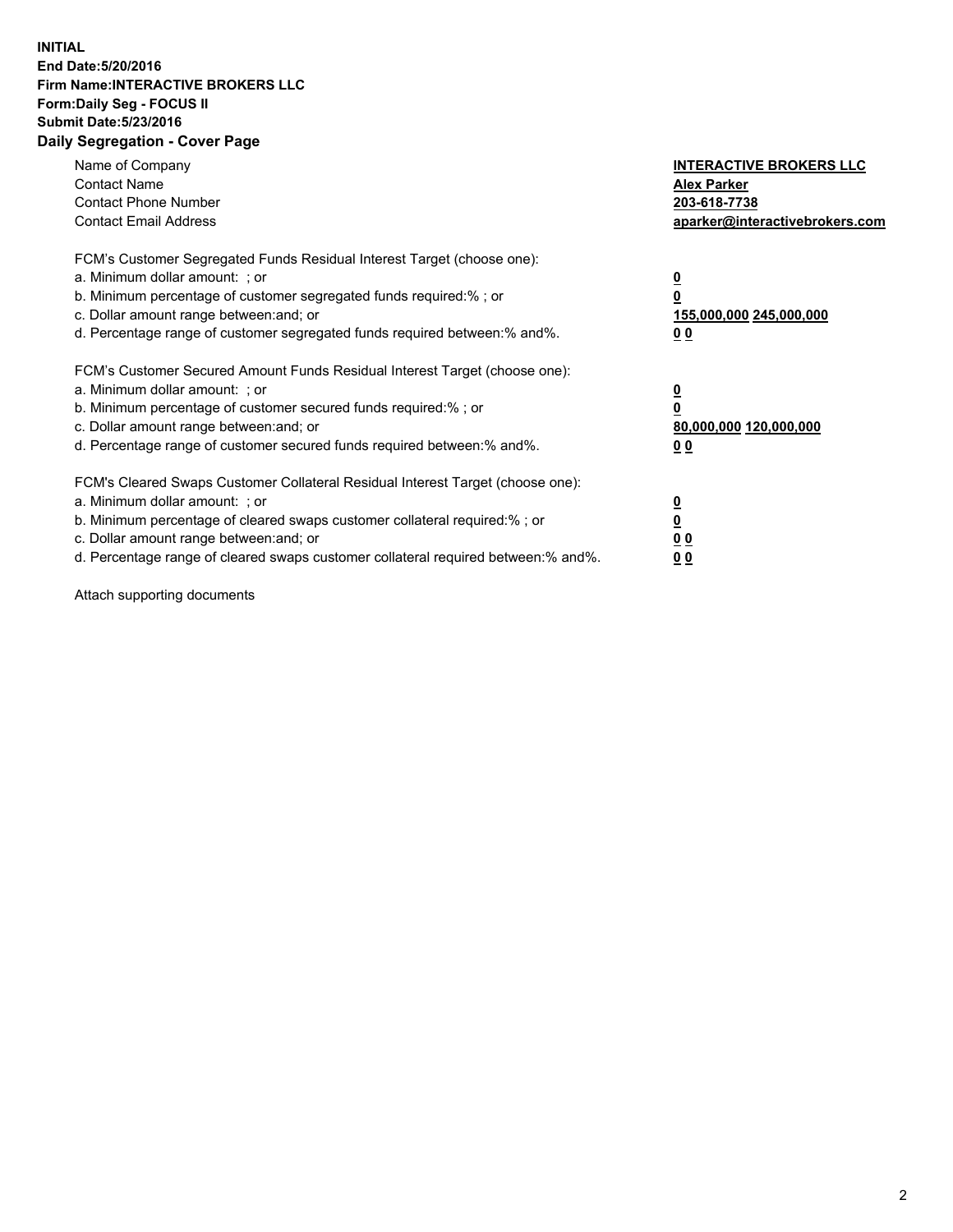## **INITIAL End Date:5/20/2016 Firm Name:INTERACTIVE BROKERS LLC Form:Daily Seg - FOCUS II Submit Date:5/23/2016 Daily Segregation - Secured Amounts**

|     | Foreign Futures and Foreign Options Secured Amounts                                         |                                  |
|-----|---------------------------------------------------------------------------------------------|----------------------------------|
|     | Amount required to be set aside pursuant to law, rule or regulation of a foreign            | $0$ [7305]                       |
|     | government or a rule of a self-regulatory organization authorized thereunder                |                                  |
| 1.  | Net ledger balance - Foreign Futures and Foreign Option Trading - All Customers             |                                  |
|     | A. Cash                                                                                     | 286,535,658 [7315]               |
|     | B. Securities (at market)                                                                   | $0$ [7317]                       |
| 2.  | Net unrealized profit (loss) in open futures contracts traded on a foreign board of trade   | 4,859,438 [7325]                 |
| 3.  | Exchange traded options                                                                     |                                  |
|     | a. Market value of open option contracts purchased on a foreign board of trade              | 54,383 [7335]                    |
|     | b. Market value of open contracts granted (sold) on a foreign board of trade                | $-29,105$ [7337]                 |
| 4.  | Net equity (deficit) (add lines 1.2. and 3.)                                                | 291,420,374 [7345]               |
| 5.  | Account liquidating to a deficit and account with a debit balances - gross amount           | 211,117 [7351]                   |
|     | Less: amount offset by customer owned securities                                            | 0 [7352] 211,117 [7354]          |
| 6.  | Amount required to be set aside as the secured amount - Net Liquidating Equity              | 291,631,491 [7355]               |
|     | Method (add lines 4 and 5)                                                                  |                                  |
| 7.  | Greater of amount required to be set aside pursuant to foreign jurisdiction (above) or line | 291,631,491 [7360]               |
|     | 6.                                                                                          |                                  |
|     | FUNDS DEPOSITED IN SEPARATE REGULATION 30.7 ACCOUNTS                                        |                                  |
| 1.  | Cash in banks                                                                               |                                  |
|     | A. Banks located in the United States                                                       | $0$ [7500]                       |
|     | B. Other banks qualified under Regulation 30.7                                              | 0 [7520] 0 [7530]                |
| 2.  | Securities                                                                                  |                                  |
|     | A. In safekeeping with banks located in the United States                                   | 346,471,072 [7540]               |
|     | B. In safekeeping with other banks qualified under Regulation 30.7                          | 0 [7560] 346,471,072 [7570]      |
| 3.  | Equities with registered futures commission merchants                                       |                                  |
|     | A. Cash                                                                                     |                                  |
|     | <b>B.</b> Securities                                                                        | $0$ [7580]                       |
|     |                                                                                             | $0$ [7590]                       |
|     | C. Unrealized gain (loss) on open futures contracts                                         | $0$ [7600]                       |
|     | D. Value of long option contracts                                                           | $0$ [7610]                       |
|     | E. Value of short option contracts                                                          | 0 [7615] 0 [7620]                |
| 4.  | Amounts held by clearing organizations of foreign boards of trade                           |                                  |
|     | A. Cash                                                                                     | $0$ [7640]                       |
|     | <b>B.</b> Securities                                                                        | $0$ [7650]                       |
|     | C. Amount due to (from) clearing organization - daily variation                             | $0$ [7660]                       |
|     | D. Value of long option contracts                                                           | $0$ [7670]                       |
|     | E. Value of short option contracts                                                          | 0 [7675] 0 [7680]                |
| 5.  | Amounts held by members of foreign boards of trade                                          |                                  |
|     | A. Cash                                                                                     | 65,253,618 [7700]                |
|     | <b>B.</b> Securities                                                                        | $0$ [7710]                       |
|     | C. Unrealized gain (loss) on open futures contracts                                         | 1,481,560 [7720]                 |
|     | D. Value of long option contracts                                                           | 54,383 [7730]                    |
|     | E. Value of short option contracts                                                          | -29,105 [7735] 66,760,456 [7740] |
| 6.  | Amounts with other depositories designated by a foreign board of trade                      | $0$ [7760]                       |
| 7.  | Segregated funds on hand                                                                    | $0$ [7765]                       |
| 8.  | Total funds in separate section 30.7 accounts                                               | 413,231,528 [7770]               |
| 9.  | Excess (deficiency) Set Aside for Secured Amount (subtract line 7 Secured Statement         | 121,600,037 [7380]               |
|     | Page 1 from Line 8)                                                                         |                                  |
| 10. | Management Target Amount for Excess funds in separate section 30.7 accounts                 | 80,000,000 [7780]                |
| 11. | Excess (deficiency) funds in separate 30.7 accounts over (under) Management Target          | 41,600,037 [7785]                |
|     |                                                                                             |                                  |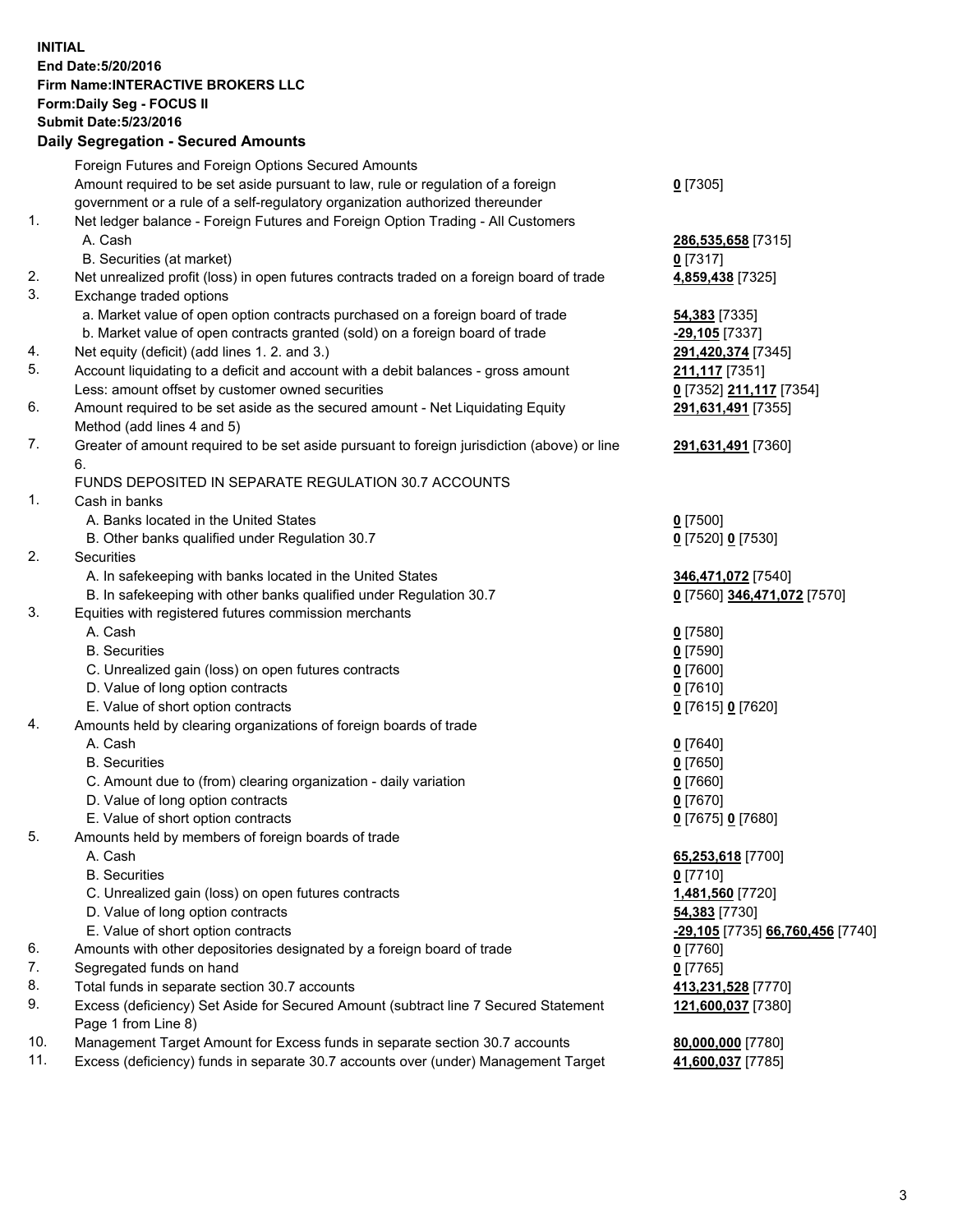**INITIAL End Date:5/20/2016 Firm Name:INTERACTIVE BROKERS LLC Form:Daily Seg - FOCUS II Submit Date:5/23/2016 Daily Segregation - Segregation Statement** SEGREGATION REQUIREMENTS(Section 4d(2) of the CEAct) 1. Net ledger balance A. Cash **2,790,157,280** [7010] B. Securities (at market) **0** [7020] 2. Net unrealized profit (loss) in open futures contracts traded on a contract market **40,475,655** [7030] 3. Exchange traded options A. Add market value of open option contracts purchased on a contract market **99,626,977** [7032] B. Deduct market value of open option contracts granted (sold) on a contract market **-155,123,191** [7033] 4. Net equity (deficit) (add lines 1, 2 and 3) **2,775,136,721** [7040] 5. Accounts liquidating to a deficit and accounts with debit balances - gross amount **82,196** [7045] Less: amount offset by customer securities **0** [7047] **82,196** [7050] 6. Amount required to be segregated (add lines 4 and 5) **2,775,218,917** [7060] FUNDS IN SEGREGATED ACCOUNTS 7. Deposited in segregated funds bank accounts A. Cash **157,213,045** [7070] B. Securities representing investments of customers' funds (at market) **1,762,930,220** [7080] C. Securities held for particular customers or option customers in lieu of cash (at market) **0** [7090] 8. Margins on deposit with derivatives clearing organizations of contract markets A. Cash **194,387,268** [7100] B. Securities representing investments of customers' funds (at market) **919,452,782** [7110] C. Securities held for particular customers or option customers in lieu of cash (at market) **0** [7120] 9. Net settlement from (to) derivatives clearing organizations of contract markets **6,549,332** [7130] 10. Exchange traded options A. Value of open long option contracts **99,623,649** [7132] B. Value of open short option contracts **-155,119,886** [7133] 11. Net equities with other FCMs A. Net liquidating equity **0** [7140] B. Securities representing investments of customers' funds (at market) **0** [7160] C. Securities held for particular customers or option customers in lieu of cash (at market) **0** [7170] 12. Segregated funds on hand **0** [7150] 13. Total amount in segregation (add lines 7 through 12) **2,985,036,410** [7180] 14. Excess (deficiency) funds in segregation (subtract line 6 from line 13) **209,817,493** [7190] 15. Management Target Amount for Excess funds in segregation **155,000,000** [7194] 16. Excess (deficiency) funds in segregation over (under) Management Target Amount **54,817,493** [7198]

Excess